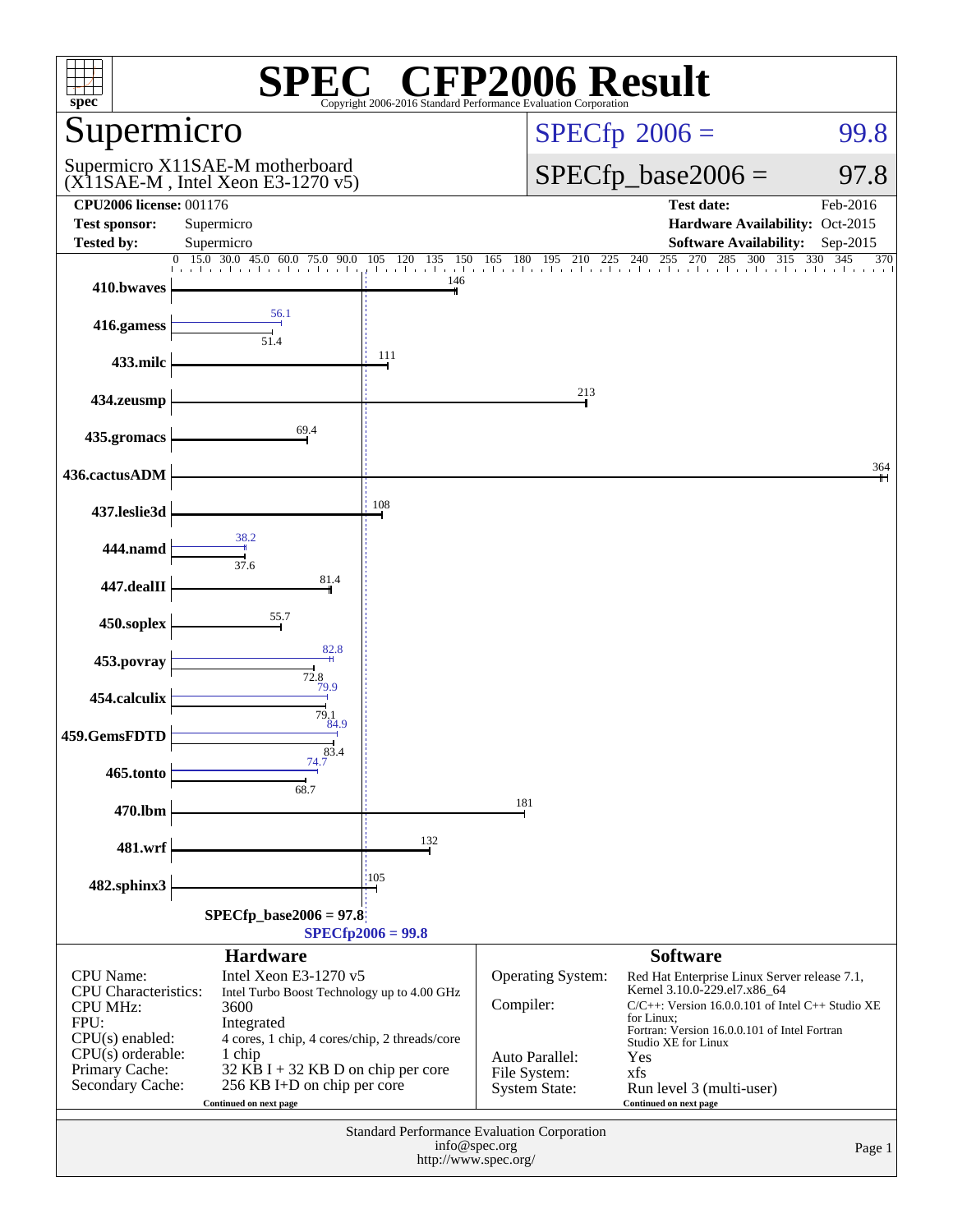

## Supermicro

#### (X11SAE-M , Intel Xeon E3-1270 v5) Supermicro X11SAE-M motherboard

#### $SPECTp2006 =$  99.8

#### $SPECfp\_base2006 = 97.8$

| <b>CPU2006 license: 001176</b> |                                    | Feb-2016<br><b>Test date:</b> |                                             |
|--------------------------------|------------------------------------|-------------------------------|---------------------------------------------|
| <b>Test sponsor:</b>           | Supermicro                         |                               | Hardware Availability: Oct-2015             |
| <b>Tested by:</b>              | Supermicro                         |                               | <b>Software Availability:</b><br>$Sep-2015$ |
| L3 Cache:                      | 8 MB I+D on chip per chip          | <b>Base Pointers:</b>         | $64$ -bit                                   |
| Other Cache:                   | None                               | Peak Pointers:                | $32/64$ -bit                                |
| Memory:                        | 32 GB (2 x 16 GB 2Rx8 PC4-2133P-E) | Other Software:               | None                                        |
| Disk Subsystem:                | $1 \times 400$ GB SATA III SSD     |                               |                                             |
| Other Hardware:                | None                               |                               |                                             |

**[Results Table](http://www.spec.org/auto/cpu2006/Docs/result-fields.html#ResultsTable)**

| Results Table                                                                                            |                |       |                |       |                |       |                |              |                |              |                |              |
|----------------------------------------------------------------------------------------------------------|----------------|-------|----------------|-------|----------------|-------|----------------|--------------|----------------|--------------|----------------|--------------|
|                                                                                                          | <b>Base</b>    |       |                |       |                |       | <b>Peak</b>    |              |                |              |                |              |
| <b>Benchmark</b>                                                                                         | <b>Seconds</b> | Ratio | <b>Seconds</b> | Ratio | <b>Seconds</b> | Ratio | <b>Seconds</b> | <b>Ratio</b> | <b>Seconds</b> | <b>Ratio</b> | <b>Seconds</b> | <b>Ratio</b> |
| 410.bwayes                                                                                               | 92.8           | 146   | 93.5           | 145   | 93.0           | 146   | 92.8           | 146          | 93.5           | 145          | 93.0           | <u>146</u>   |
| 416.gamess                                                                                               | 380            | 51.5  | 381            | 51.4  | 381            | 51.4  | 349            | 56.1         | 349            | 56.1         | 349            | 56.1         |
| $433$ .milc                                                                                              | 83.0           | 111   | 83.1           | 111   | 82.8           | 111   | 83.0           | 111          | 83.1           | 111          | 82.8           | 111          |
| 434.zeusmp                                                                                               | 42.9           | 212   | 42.8           | 213   | 42.7           | 213   | 42.9           | 212          | 42.8           | 213          | 42.7           | 213          |
| 435 gromacs                                                                                              | 102            | 69.7  | 103            | 69.4  | 103            | 69.4  | 102            | 69.7         | 103            | 69.4         | 103            | 69.4         |
| 436.cactusADM                                                                                            | 32.5           | 367   | 32.9           | 363   | 32.8           | 364   | 32.5           | 367          | 32.9           | 363          | 32.8           | 364          |
| 437.leslie3d                                                                                             | 87.1           | 108   | 87.5           | 107   | 87.4           | 108   | 87.1           | 108          | 87.5           | 107          | 87.4           | 108          |
| 444.namd                                                                                                 | 215            | 37.3  | 213            | 37.6  | 213            | 37.6  | 215            | 37.3         | 210            | 38.2         | 209            | 38.3         |
| 447.dealII                                                                                               | 141            | 81.4  | 140            | 81.8  | 142            | 80.8  | 141            | 81.4         | 140            | 81.8         | 142            | 80.8         |
| 450.soplex                                                                                               | 148            | 56.4  | 150            | 55.7  | 150            | 55.7  | 148            | 56.4         | 150            | 55.7         | 150            | 55.7         |
| 453.povray                                                                                               | 73.4           | 72.5  | 72.7           | 73.2  | 73.1           | 72.8  | 64.3           | 82.8         | 65.5           | 81.2         | 64.2           | 82.9         |
| 454.calculix                                                                                             | 104            | 79.1  | 104            | 79.2  | 104            | 79.0  | 103            | 79.9         | 103            | 80.0         | 103            | 79.9         |
| 459.GemsFDTD                                                                                             | 127            | 83.4  | 128            | 83.0  | 127            | 83.4  | 125            | 85.0         | <u>125</u>     | 84.9         | 125            | 84.9         |
| 465.tonto                                                                                                | 143            | 68.7  | 143            | 68.6  | 143            | 68.8  | <u>132</u>     | 74.7         | 131            | 74.9         | 132            | 74.7         |
| 470.1bm                                                                                                  | 75.9           | 181   | 75.9           | 181   | 76.0           | 181   | 75.9           | 181          | 75.9           | 181          | 76.0           | 181          |
| 481.wrf                                                                                                  | 84.6           | 132   | 84.4           | 132   | 84.5           | 132   | 84.6           | 132          | 84.4           | 132          | 84.5           | <u>132</u>   |
| 482.sphinx3                                                                                              | 186            | 105   | 185            | 105   | 186            | 105   | 186            | 105          | 185            | 105          | 186            | 105          |
| Results appear in the order in which they were run. Bold underlined text indicates a median measurement. |                |       |                |       |                |       |                |              |                |              |                |              |

#### **[Operating System Notes](http://www.spec.org/auto/cpu2006/Docs/result-fields.html#OperatingSystemNotes)**

Stack size set to unlimited using "ulimit -s unlimited"

#### **[Platform Notes](http://www.spec.org/auto/cpu2006/Docs/result-fields.html#PlatformNotes)**

As tested, the system used a Supermicro CSE-731i-300B chassis. The chassis is configured with 2 PWS-305-PQ redundant power supply, 1 SNK-P0046A4 heatsink, as well as 1 FAN-0108L4 rear cooling fan. Sysinfo program /usr/cpu2006/config/sysinfo.rev6914 \$Rev: 6914 \$ \$Date:: 2014-06-25 #\$ e3fbb8667b5a285932ceab81e28219e1 running on X10SRA-01 Tue Feb 2 01:14:57 2016

 This section contains SUT (System Under Test) info as seen by some common utilities. To remove or add to this section, see: <http://www.spec.org/cpu2006/Docs/config.html#sysinfo> Continued on next page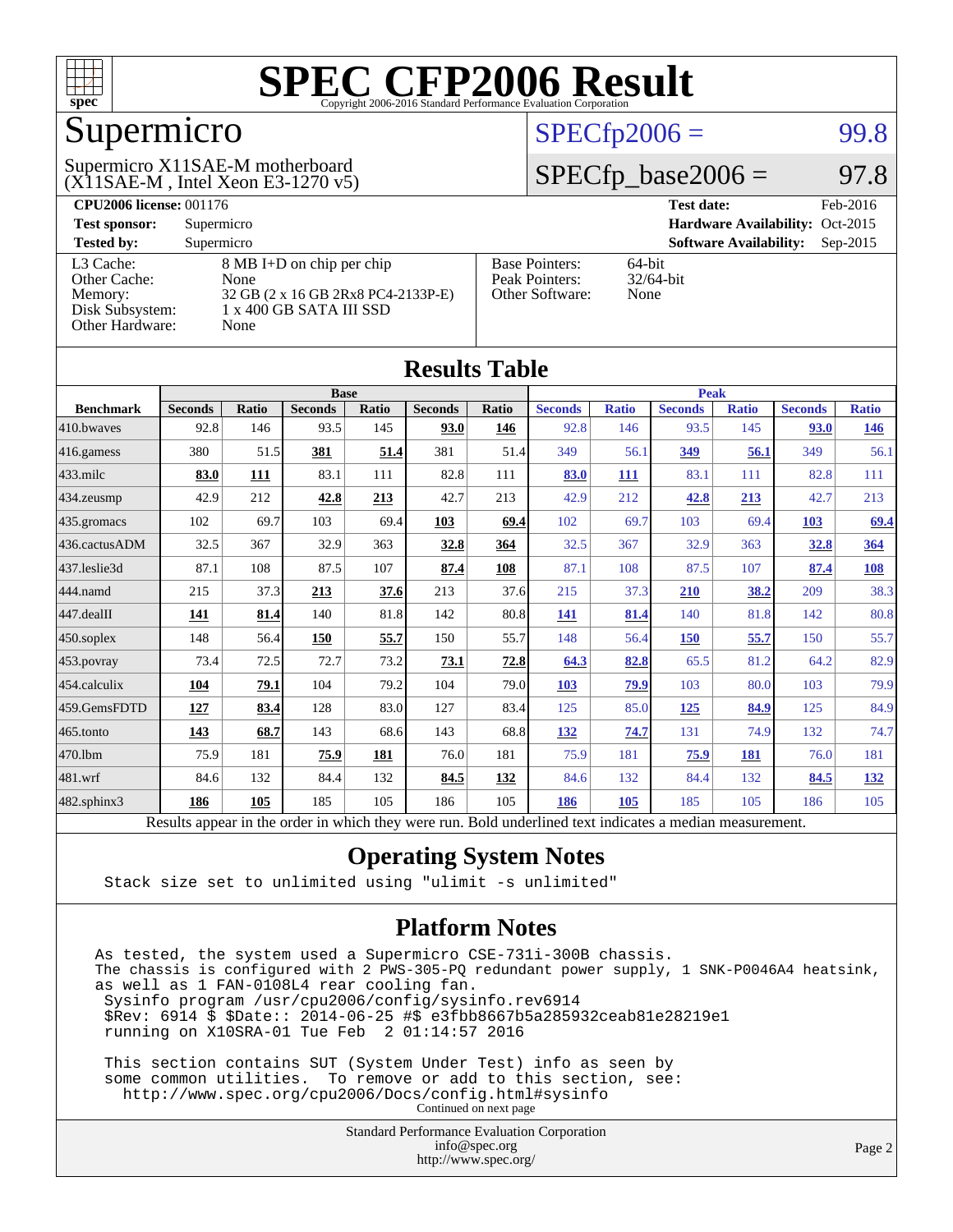

#### Supermicro

 $SPECTp2006 =$  99.8

(X11SAE-M , Intel Xeon E3-1270 v5) Supermicro X11SAE-M motherboard

 $SPECTp\_base2006 = 97.8$ 

**[Tested by:](http://www.spec.org/auto/cpu2006/Docs/result-fields.html#Testedby)** Supermicro **Supermicro [Software Availability:](http://www.spec.org/auto/cpu2006/Docs/result-fields.html#SoftwareAvailability)** Sep-2015

**[CPU2006 license:](http://www.spec.org/auto/cpu2006/Docs/result-fields.html#CPU2006license)** 001176 **[Test date:](http://www.spec.org/auto/cpu2006/Docs/result-fields.html#Testdate)** Feb-2016 **[Test sponsor:](http://www.spec.org/auto/cpu2006/Docs/result-fields.html#Testsponsor)** Supermicro Supermicro **[Hardware Availability:](http://www.spec.org/auto/cpu2006/Docs/result-fields.html#HardwareAvailability)** Oct-2015

#### **[Platform Notes \(Continued\)](http://www.spec.org/auto/cpu2006/Docs/result-fields.html#PlatformNotes)**

Standard Performance Evaluation Corporation [info@spec.org](mailto:info@spec.org) From /proc/cpuinfo model name : Intel(R) Xeon(R) CPU E3-1270 v5 @ 3.60GHz 1 "physical id"s (chips) 8 "processors" cores, siblings (Caution: counting these is hw and system dependent. The following excerpts from /proc/cpuinfo might not be reliable. Use with caution.) cpu cores : 4 siblings : 8 physical 0: cores 0 1 2 3 cache size : 8192 KB From /proc/meminfo<br>MemTotal: 32760152 kB HugePages\_Total: 0<br>Hugepagesize: 2048 kB Hugepagesize: From /etc/\*release\* /etc/\*version\* os-release: NAME="Red Hat Enterprise Linux Server" VERSION="7.1 (Maipo)" ID="rhel" ID\_LIKE="fedora" VERSION\_ID="7.1" PRETTY\_NAME="Red Hat Enterprise Linux Server 7.1 (Maipo)" ANSI\_COLOR="0;31" CPE\_NAME="cpe:/o:redhat:enterprise\_linux:7.1:GA:server" redhat-release: Red Hat Enterprise Linux Server release 7.1 (Maipo) system-release: Red Hat Enterprise Linux Server release 7.1 (Maipo) system-release-cpe: cpe:/o:redhat:enterprise\_linux:7.1:ga:server uname -a: Linux X10SRA-01 3.10.0-229.el7.x86\_64 #1 SMP Thu Jan 29 18:37:38 EST 2015 x86\_64 x86\_64 x86\_64 GNU/Linux run-level 3 Feb 2 01:14 SPEC is set to: /usr/cpu2006 Filesystem Type Size Used Avail Use% Mounted on /dev/sda2 xfs 183G 5.3G 178G 3% / Additional information from dmidecode: Warning: Use caution when you interpret this section. The 'dmidecode' program reads system data which is "intended to allow hardware to be accurately determined", but the intent may not be met, as there are frequent changes to hardware, firmware, and the "DMTF SMBIOS" standard. BIOS American Megatrends Inc. 1.0a 12/21/2015 Memory: 2x Not Specified Not Specified 2x Samsung M391A2K43BB1-CPB 16 GB 2 rank 2133 MHz Continued on next page

<http://www.spec.org/>

Page 3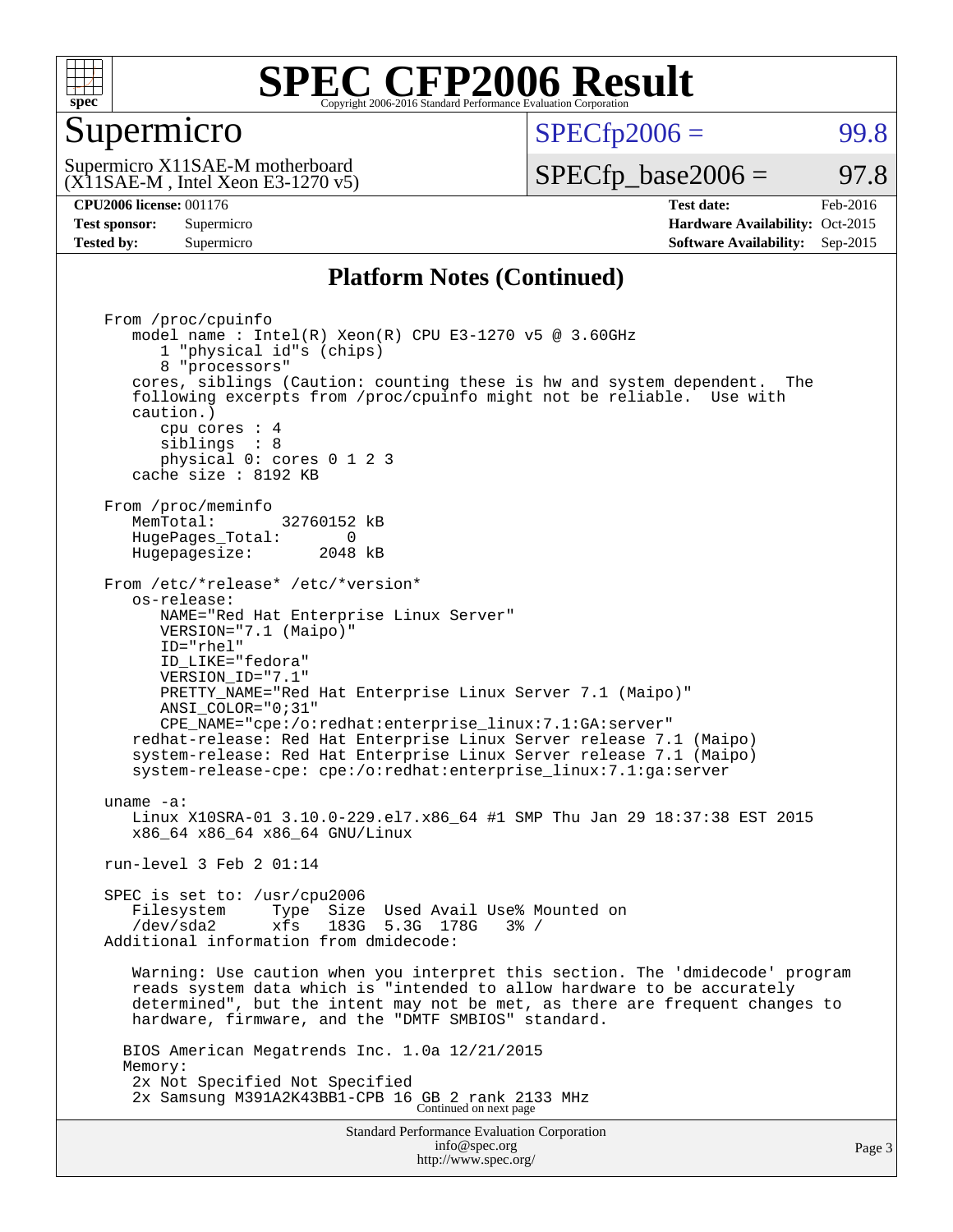

## Supermicro

 $SPECTp2006 =$  99.8

(X11SAE-M , Intel Xeon E3-1270 v5) Supermicro X11SAE-M motherboard

 $SPECfp\_base2006 = 97.8$ 

**[CPU2006 license:](http://www.spec.org/auto/cpu2006/Docs/result-fields.html#CPU2006license)** 001176 **[Test date:](http://www.spec.org/auto/cpu2006/Docs/result-fields.html#Testdate)** Feb-2016 **[Test sponsor:](http://www.spec.org/auto/cpu2006/Docs/result-fields.html#Testsponsor)** Supermicro Supermicro **[Hardware Availability:](http://www.spec.org/auto/cpu2006/Docs/result-fields.html#HardwareAvailability)** Oct-2015 **[Tested by:](http://www.spec.org/auto/cpu2006/Docs/result-fields.html#Testedby)** Supermicro **[Software Availability:](http://www.spec.org/auto/cpu2006/Docs/result-fields.html#SoftwareAvailability)** Sep-2015

#### **[Platform Notes \(Continued\)](http://www.spec.org/auto/cpu2006/Docs/result-fields.html#PlatformNotes)**

(End of data from sysinfo program)

#### **[General Notes](http://www.spec.org/auto/cpu2006/Docs/result-fields.html#GeneralNotes)**

Environment variables set by runspec before the start of the run: KMP\_AFFINITY = "granularity=fine,compact,1,0" LD\_LIBRARY\_PATH = "/usr/cpu2006/libs/32:/usr/cpu2006/libs/64:/usr/cpu2006/sh" OMP\_NUM\_THREADS = "4"

 Binaries compiled on a system with 1x Intel Core i5-4670K CPU + 32GB memory using RedHat EL 7.1 Transparent Huge Pages enabled with: echo always > /sys/kernel/mm/transparent\_hugepage/enabled

#### **[Base Compiler Invocation](http://www.spec.org/auto/cpu2006/Docs/result-fields.html#BaseCompilerInvocation)**

 $C$  benchmarks:<br>icc  $-m64$ 

[C++ benchmarks:](http://www.spec.org/auto/cpu2006/Docs/result-fields.html#CXXbenchmarks) [icpc -m64](http://www.spec.org/cpu2006/results/res2016q1/cpu2006-20160206-38981.flags.html#user_CXXbase_intel_icpc_64bit_bedb90c1146cab66620883ef4f41a67e)

[Fortran benchmarks](http://www.spec.org/auto/cpu2006/Docs/result-fields.html#Fortranbenchmarks): [ifort -m64](http://www.spec.org/cpu2006/results/res2016q1/cpu2006-20160206-38981.flags.html#user_FCbase_intel_ifort_64bit_ee9d0fb25645d0210d97eb0527dcc06e)

[Benchmarks using both Fortran and C](http://www.spec.org/auto/cpu2006/Docs/result-fields.html#BenchmarksusingbothFortranandC): [icc -m64](http://www.spec.org/cpu2006/results/res2016q1/cpu2006-20160206-38981.flags.html#user_CC_FCbase_intel_icc_64bit_0b7121f5ab7cfabee23d88897260401c) [ifort -m64](http://www.spec.org/cpu2006/results/res2016q1/cpu2006-20160206-38981.flags.html#user_CC_FCbase_intel_ifort_64bit_ee9d0fb25645d0210d97eb0527dcc06e)

### **[Base Portability Flags](http://www.spec.org/auto/cpu2006/Docs/result-fields.html#BasePortabilityFlags)**

| 410.bwaves: -DSPEC CPU LP64                |  |
|--------------------------------------------|--|
| 416.gamess: -DSPEC_CPU_LP64                |  |
| 433.milc: -DSPEC CPU LP64                  |  |
| 434.zeusmp: -DSPEC_CPU_LP64                |  |
| 435.gromacs: -DSPEC_CPU_LP64 -nofor_main   |  |
| 436.cactusADM: -DSPEC CPU LP64 -nofor main |  |
| 437.leslie3d: -DSPEC CPU LP64              |  |
| 444.namd: - DSPEC_CPU_LP64                 |  |
| 447.dealII: -DSPEC CPU LP64                |  |
| 450.soplex: - DSPEC_CPU_LP64               |  |
| 453.povray: -DSPEC_CPU_LP64                |  |
| 454.calculix: -DSPEC_CPU_LP64 -nofor_main  |  |
| 459. GemsFDTD: - DSPEC CPU LP64            |  |
| 465.tonto: - DSPEC_CPU_LP64                |  |
| 470.1bm: - DSPEC CPU LP64                  |  |

Continued on next page

Standard Performance Evaluation Corporation [info@spec.org](mailto:info@spec.org) <http://www.spec.org/>

Page 4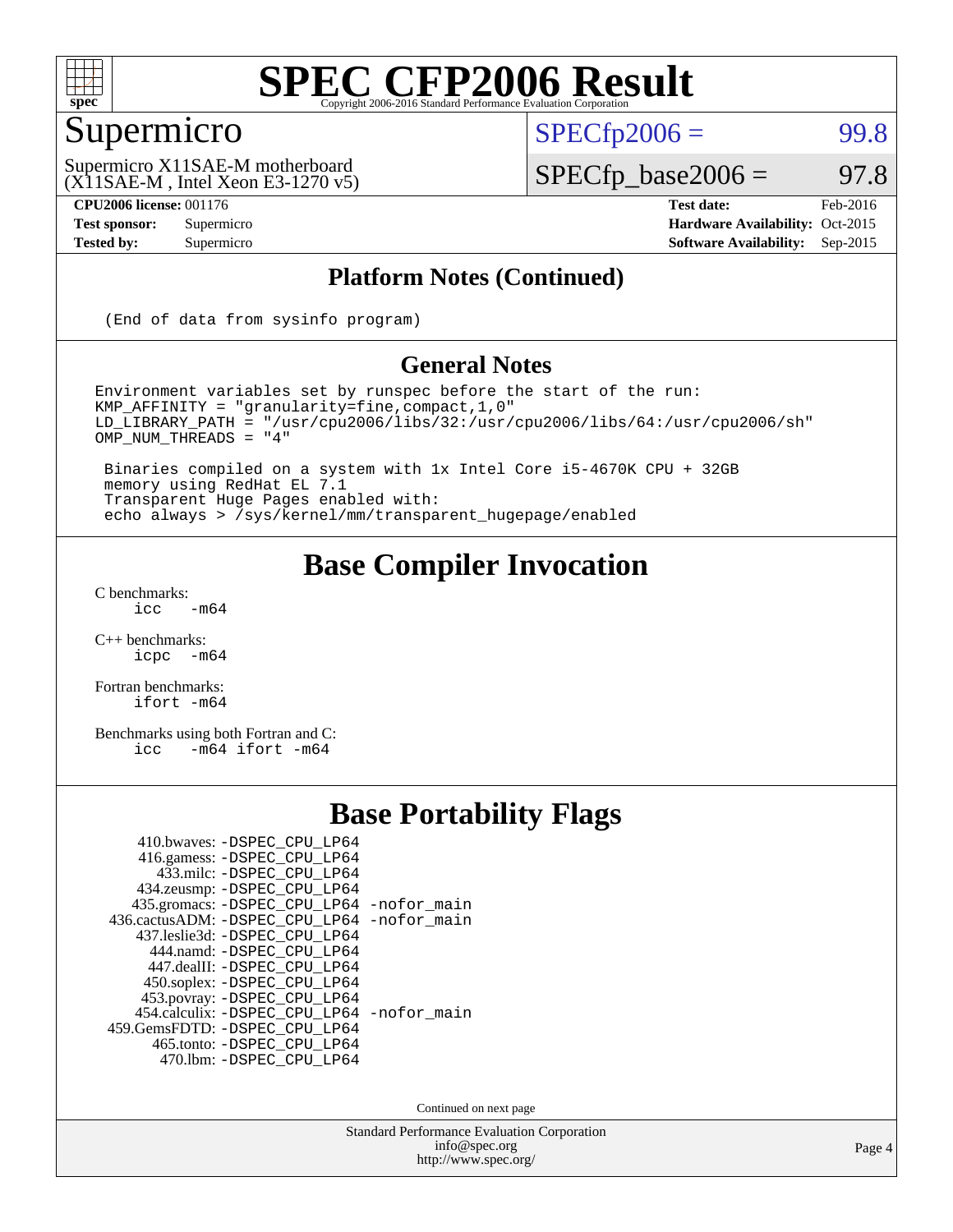

### Supermicro

 $SPECTp2006 =$  99.8

(X11SAE-M , Intel Xeon E3-1270 v5) Supermicro X11SAE-M motherboard

 $SPECTp\_base2006 = 97.8$ 

**[CPU2006 license:](http://www.spec.org/auto/cpu2006/Docs/result-fields.html#CPU2006license)** 001176 **[Test date:](http://www.spec.org/auto/cpu2006/Docs/result-fields.html#Testdate)** Feb-2016 **[Test sponsor:](http://www.spec.org/auto/cpu2006/Docs/result-fields.html#Testsponsor)** Supermicro Supermicro **[Hardware Availability:](http://www.spec.org/auto/cpu2006/Docs/result-fields.html#HardwareAvailability)** Oct-2015 **[Tested by:](http://www.spec.org/auto/cpu2006/Docs/result-fields.html#Testedby)** Supermicro **Supermicro [Software Availability:](http://www.spec.org/auto/cpu2006/Docs/result-fields.html#SoftwareAvailability)** Sep-2015

## **[Base Portability Flags \(Continued\)](http://www.spec.org/auto/cpu2006/Docs/result-fields.html#BasePortabilityFlags)**

 481.wrf: [-DSPEC\\_CPU\\_LP64](http://www.spec.org/cpu2006/results/res2016q1/cpu2006-20160206-38981.flags.html#suite_basePORTABILITY481_wrf_DSPEC_CPU_LP64) [-DSPEC\\_CPU\\_CASE\\_FLAG](http://www.spec.org/cpu2006/results/res2016q1/cpu2006-20160206-38981.flags.html#b481.wrf_baseCPORTABILITY_DSPEC_CPU_CASE_FLAG) [-DSPEC\\_CPU\\_LINUX](http://www.spec.org/cpu2006/results/res2016q1/cpu2006-20160206-38981.flags.html#b481.wrf_baseCPORTABILITY_DSPEC_CPU_LINUX) 482.sphinx3: [-DSPEC\\_CPU\\_LP64](http://www.spec.org/cpu2006/results/res2016q1/cpu2006-20160206-38981.flags.html#suite_basePORTABILITY482_sphinx3_DSPEC_CPU_LP64)

#### **[Base Optimization Flags](http://www.spec.org/auto/cpu2006/Docs/result-fields.html#BaseOptimizationFlags)**

[C benchmarks](http://www.spec.org/auto/cpu2006/Docs/result-fields.html#Cbenchmarks): [-xCORE-AVX2](http://www.spec.org/cpu2006/results/res2016q1/cpu2006-20160206-38981.flags.html#user_CCbase_f-xAVX2_5f5fc0cbe2c9f62c816d3e45806c70d7) [-ipo](http://www.spec.org/cpu2006/results/res2016q1/cpu2006-20160206-38981.flags.html#user_CCbase_f-ipo) [-O3](http://www.spec.org/cpu2006/results/res2016q1/cpu2006-20160206-38981.flags.html#user_CCbase_f-O3) [-no-prec-div](http://www.spec.org/cpu2006/results/res2016q1/cpu2006-20160206-38981.flags.html#user_CCbase_f-no-prec-div) [-parallel](http://www.spec.org/cpu2006/results/res2016q1/cpu2006-20160206-38981.flags.html#user_CCbase_f-parallel) [-opt-prefetch](http://www.spec.org/cpu2006/results/res2016q1/cpu2006-20160206-38981.flags.html#user_CCbase_f-opt-prefetch) [-ansi-alias](http://www.spec.org/cpu2006/results/res2016q1/cpu2006-20160206-38981.flags.html#user_CCbase_f-ansi-alias) [C++ benchmarks:](http://www.spec.org/auto/cpu2006/Docs/result-fields.html#CXXbenchmarks) [-xCORE-AVX2](http://www.spec.org/cpu2006/results/res2016q1/cpu2006-20160206-38981.flags.html#user_CXXbase_f-xAVX2_5f5fc0cbe2c9f62c816d3e45806c70d7) [-ipo](http://www.spec.org/cpu2006/results/res2016q1/cpu2006-20160206-38981.flags.html#user_CXXbase_f-ipo) [-O3](http://www.spec.org/cpu2006/results/res2016q1/cpu2006-20160206-38981.flags.html#user_CXXbase_f-O3) [-no-prec-div](http://www.spec.org/cpu2006/results/res2016q1/cpu2006-20160206-38981.flags.html#user_CXXbase_f-no-prec-div) [-opt-prefetch](http://www.spec.org/cpu2006/results/res2016q1/cpu2006-20160206-38981.flags.html#user_CXXbase_f-opt-prefetch) [-ansi-alias](http://www.spec.org/cpu2006/results/res2016q1/cpu2006-20160206-38981.flags.html#user_CXXbase_f-ansi-alias)

[Fortran benchmarks](http://www.spec.org/auto/cpu2006/Docs/result-fields.html#Fortranbenchmarks): [-xCORE-AVX2](http://www.spec.org/cpu2006/results/res2016q1/cpu2006-20160206-38981.flags.html#user_FCbase_f-xAVX2_5f5fc0cbe2c9f62c816d3e45806c70d7) [-ipo](http://www.spec.org/cpu2006/results/res2016q1/cpu2006-20160206-38981.flags.html#user_FCbase_f-ipo) [-O3](http://www.spec.org/cpu2006/results/res2016q1/cpu2006-20160206-38981.flags.html#user_FCbase_f-O3) [-no-prec-div](http://www.spec.org/cpu2006/results/res2016q1/cpu2006-20160206-38981.flags.html#user_FCbase_f-no-prec-div) [-parallel](http://www.spec.org/cpu2006/results/res2016q1/cpu2006-20160206-38981.flags.html#user_FCbase_f-parallel) [-opt-prefetch](http://www.spec.org/cpu2006/results/res2016q1/cpu2006-20160206-38981.flags.html#user_FCbase_f-opt-prefetch)

[Benchmarks using both Fortran and C](http://www.spec.org/auto/cpu2006/Docs/result-fields.html#BenchmarksusingbothFortranandC): [-xCORE-AVX2](http://www.spec.org/cpu2006/results/res2016q1/cpu2006-20160206-38981.flags.html#user_CC_FCbase_f-xAVX2_5f5fc0cbe2c9f62c816d3e45806c70d7) [-ipo](http://www.spec.org/cpu2006/results/res2016q1/cpu2006-20160206-38981.flags.html#user_CC_FCbase_f-ipo) [-O3](http://www.spec.org/cpu2006/results/res2016q1/cpu2006-20160206-38981.flags.html#user_CC_FCbase_f-O3) [-no-prec-div](http://www.spec.org/cpu2006/results/res2016q1/cpu2006-20160206-38981.flags.html#user_CC_FCbase_f-no-prec-div) [-parallel](http://www.spec.org/cpu2006/results/res2016q1/cpu2006-20160206-38981.flags.html#user_CC_FCbase_f-parallel) [-opt-prefetch](http://www.spec.org/cpu2006/results/res2016q1/cpu2006-20160206-38981.flags.html#user_CC_FCbase_f-opt-prefetch) [-ansi-alias](http://www.spec.org/cpu2006/results/res2016q1/cpu2006-20160206-38981.flags.html#user_CC_FCbase_f-ansi-alias)

#### **[Peak Compiler Invocation](http://www.spec.org/auto/cpu2006/Docs/result-fields.html#PeakCompilerInvocation)**

[C benchmarks](http://www.spec.org/auto/cpu2006/Docs/result-fields.html#Cbenchmarks):  $\text{icc}$   $-\text{m64}$ 

[C++ benchmarks:](http://www.spec.org/auto/cpu2006/Docs/result-fields.html#CXXbenchmarks) [icpc -m64](http://www.spec.org/cpu2006/results/res2016q1/cpu2006-20160206-38981.flags.html#user_CXXpeak_intel_icpc_64bit_bedb90c1146cab66620883ef4f41a67e)

[Fortran benchmarks](http://www.spec.org/auto/cpu2006/Docs/result-fields.html#Fortranbenchmarks): [ifort -m64](http://www.spec.org/cpu2006/results/res2016q1/cpu2006-20160206-38981.flags.html#user_FCpeak_intel_ifort_64bit_ee9d0fb25645d0210d97eb0527dcc06e)

[Benchmarks using both Fortran and C](http://www.spec.org/auto/cpu2006/Docs/result-fields.html#BenchmarksusingbothFortranandC):<br>icc -m64 if ort -m64  $-m64$  ifort  $-m64$ 

#### **[Peak Portability Flags](http://www.spec.org/auto/cpu2006/Docs/result-fields.html#PeakPortabilityFlags)**

Same as Base Portability Flags

## **[Peak Optimization Flags](http://www.spec.org/auto/cpu2006/Docs/result-fields.html#PeakOptimizationFlags)**

[C benchmarks](http://www.spec.org/auto/cpu2006/Docs/result-fields.html#Cbenchmarks):

Continued on next page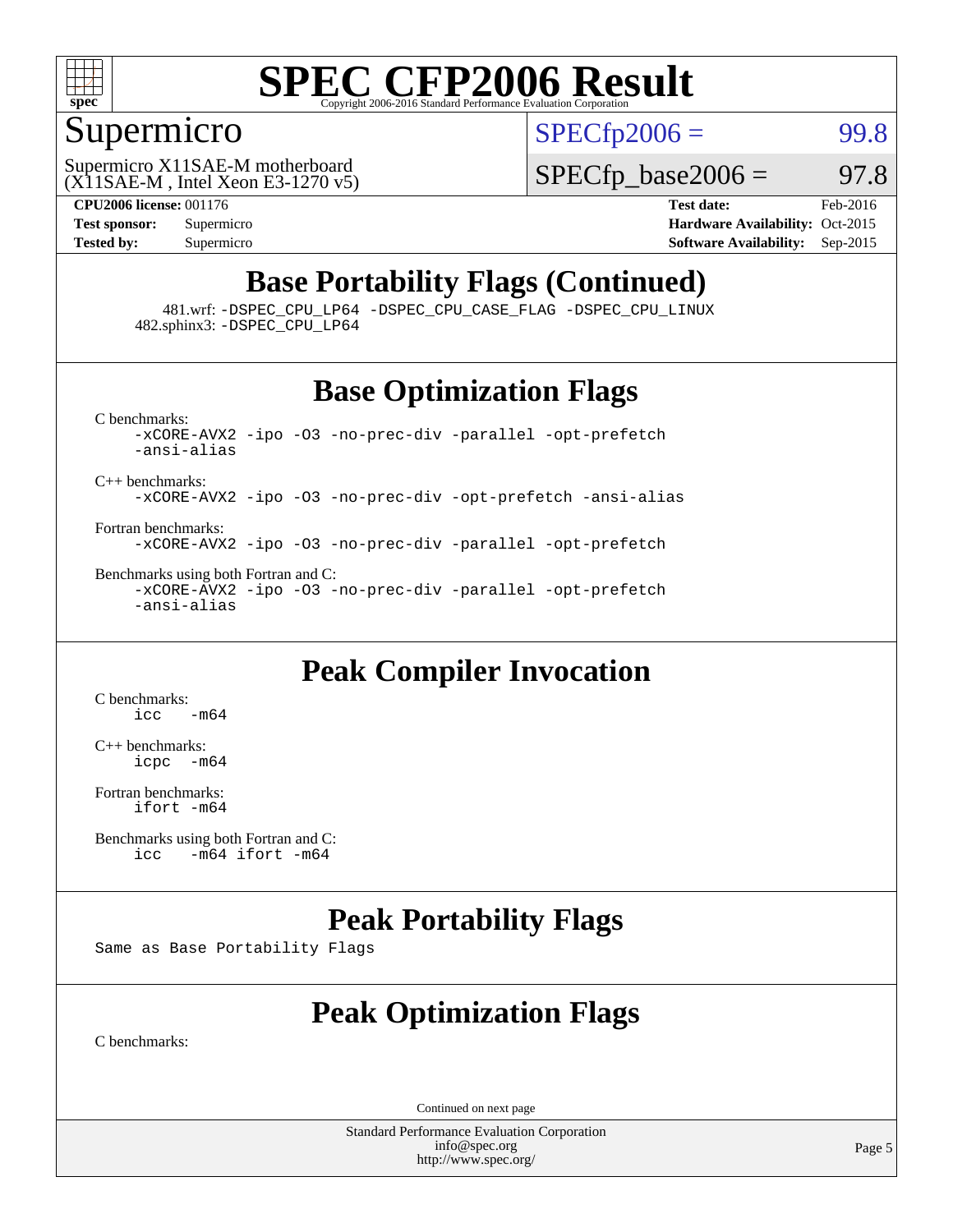

Supermicro

 $SPECTp2006 =$  99.8

(X11SAE-M , Intel Xeon E3-1270 v5) Supermicro X11SAE-M motherboard

 $SPECTp\_base2006 = 97.8$ 

**[CPU2006 license:](http://www.spec.org/auto/cpu2006/Docs/result-fields.html#CPU2006license)** 001176 **[Test date:](http://www.spec.org/auto/cpu2006/Docs/result-fields.html#Testdate)** Feb-2016 **[Test sponsor:](http://www.spec.org/auto/cpu2006/Docs/result-fields.html#Testsponsor)** Supermicro **[Hardware Availability:](http://www.spec.org/auto/cpu2006/Docs/result-fields.html#HardwareAvailability)** Oct-2015 **[Tested by:](http://www.spec.org/auto/cpu2006/Docs/result-fields.html#Testedby)** Supermicro **Supermicro [Software Availability:](http://www.spec.org/auto/cpu2006/Docs/result-fields.html#SoftwareAvailability)** Sep-2015

## **[Peak Optimization Flags \(Continued\)](http://www.spec.org/auto/cpu2006/Docs/result-fields.html#PeakOptimizationFlags)**

433.milc: basepeak = yes

 $470.$ lbm: basepeak = yes

 $482$ .sphinx3: basepeak = yes

[C++ benchmarks:](http://www.spec.org/auto/cpu2006/Docs/result-fields.html#CXXbenchmarks)

 444.namd: [-xCORE-AVX2](http://www.spec.org/cpu2006/results/res2016q1/cpu2006-20160206-38981.flags.html#user_peakPASS2_CXXFLAGSPASS2_LDFLAGS444_namd_f-xAVX2_5f5fc0cbe2c9f62c816d3e45806c70d7)(pass 2) [-prof-gen:threadsafe](http://www.spec.org/cpu2006/results/res2016q1/cpu2006-20160206-38981.flags.html#user_peakPASS1_CXXFLAGSPASS1_LDFLAGS444_namd_prof_gen_21a26eb79f378b550acd7bec9fe4467a)(pass 1) [-ipo](http://www.spec.org/cpu2006/results/res2016q1/cpu2006-20160206-38981.flags.html#user_peakPASS2_CXXFLAGSPASS2_LDFLAGS444_namd_f-ipo)(pass 2) [-O3](http://www.spec.org/cpu2006/results/res2016q1/cpu2006-20160206-38981.flags.html#user_peakPASS2_CXXFLAGSPASS2_LDFLAGS444_namd_f-O3)(pass 2) [-no-prec-div](http://www.spec.org/cpu2006/results/res2016q1/cpu2006-20160206-38981.flags.html#user_peakPASS2_CXXFLAGSPASS2_LDFLAGS444_namd_f-no-prec-div)(pass 2) [-par-num-threads=1](http://www.spec.org/cpu2006/results/res2016q1/cpu2006-20160206-38981.flags.html#user_peakPASS1_CXXFLAGSPASS1_LDFLAGS444_namd_par_num_threads_786a6ff141b4e9e90432e998842df6c2)(pass 1) [-prof-use](http://www.spec.org/cpu2006/results/res2016q1/cpu2006-20160206-38981.flags.html#user_peakPASS2_CXXFLAGSPASS2_LDFLAGS444_namd_prof_use_bccf7792157ff70d64e32fe3e1250b55)(pass 2) [-fno-alias](http://www.spec.org/cpu2006/results/res2016q1/cpu2006-20160206-38981.flags.html#user_peakCXXOPTIMIZEOPTIMIZE444_namd_f-no-alias_694e77f6c5a51e658e82ccff53a9e63a) [-auto-ilp32](http://www.spec.org/cpu2006/results/res2016q1/cpu2006-20160206-38981.flags.html#user_peakCXXOPTIMIZE444_namd_f-auto-ilp32)

447.dealII: basepeak = yes

 $450$ .soplex: basepeak = yes

 453.povray: [-xCORE-AVX2](http://www.spec.org/cpu2006/results/res2016q1/cpu2006-20160206-38981.flags.html#user_peakPASS2_CXXFLAGSPASS2_LDFLAGS453_povray_f-xAVX2_5f5fc0cbe2c9f62c816d3e45806c70d7)(pass 2) [-prof-gen:threadsafe](http://www.spec.org/cpu2006/results/res2016q1/cpu2006-20160206-38981.flags.html#user_peakPASS1_CXXFLAGSPASS1_LDFLAGS453_povray_prof_gen_21a26eb79f378b550acd7bec9fe4467a)(pass 1)  $-ipo(pass 2) -\overline{O3(pass 2)}$  $-ipo(pass 2) -\overline{O3(pass 2)}$  [-no-prec-div](http://www.spec.org/cpu2006/results/res2016q1/cpu2006-20160206-38981.flags.html#user_peakPASS2_CXXFLAGSPASS2_LDFLAGS453_povray_f-no-prec-div)(pass 2) [-par-num-threads=1](http://www.spec.org/cpu2006/results/res2016q1/cpu2006-20160206-38981.flags.html#user_peakPASS1_CXXFLAGSPASS1_LDFLAGS453_povray_par_num_threads_786a6ff141b4e9e90432e998842df6c2)(pass 1) [-prof-use](http://www.spec.org/cpu2006/results/res2016q1/cpu2006-20160206-38981.flags.html#user_peakPASS2_CXXFLAGSPASS2_LDFLAGS453_povray_prof_use_bccf7792157ff70d64e32fe3e1250b55)(pass 2) [-unroll4](http://www.spec.org/cpu2006/results/res2016q1/cpu2006-20160206-38981.flags.html#user_peakCXXOPTIMIZE453_povray_f-unroll_4e5e4ed65b7fd20bdcd365bec371b81f) [-ansi-alias](http://www.spec.org/cpu2006/results/res2016q1/cpu2006-20160206-38981.flags.html#user_peakCXXOPTIMIZE453_povray_f-ansi-alias)

[Fortran benchmarks](http://www.spec.org/auto/cpu2006/Docs/result-fields.html#Fortranbenchmarks):

```
410.bwaves: basepeak = yes 416.gamess: -xCORE-AVX2(pass 2) -prof-gen:threadsafe(pass 1)
-i\text{po}(pass 2) -\tilde{O}3(pass 2)-no-prec-div(pass 2)
-par-num-threads=1(pass 1) -prof-use(pass 2) -unroll2
-inline-level=0 -scalar-rep-
```
434.zeusmp: basepeak = yes

437.leslie3d: basepeak = yes

 459.GemsFDTD: [-xCORE-AVX2](http://www.spec.org/cpu2006/results/res2016q1/cpu2006-20160206-38981.flags.html#user_peakPASS2_FFLAGSPASS2_LDFLAGS459_GemsFDTD_f-xAVX2_5f5fc0cbe2c9f62c816d3e45806c70d7)(pass 2) [-prof-gen:threadsafe](http://www.spec.org/cpu2006/results/res2016q1/cpu2006-20160206-38981.flags.html#user_peakPASS1_FFLAGSPASS1_LDFLAGS459_GemsFDTD_prof_gen_21a26eb79f378b550acd7bec9fe4467a)(pass 1) [-ipo](http://www.spec.org/cpu2006/results/res2016q1/cpu2006-20160206-38981.flags.html#user_peakPASS2_FFLAGSPASS2_LDFLAGS459_GemsFDTD_f-ipo)(pass 2) [-O3](http://www.spec.org/cpu2006/results/res2016q1/cpu2006-20160206-38981.flags.html#user_peakPASS2_FFLAGSPASS2_LDFLAGS459_GemsFDTD_f-O3)(pass 2) [-no-prec-div](http://www.spec.org/cpu2006/results/res2016q1/cpu2006-20160206-38981.flags.html#user_peakPASS2_FFLAGSPASS2_LDFLAGS459_GemsFDTD_f-no-prec-div)(pass 2) [-par-num-threads=1](http://www.spec.org/cpu2006/results/res2016q1/cpu2006-20160206-38981.flags.html#user_peakPASS1_FFLAGSPASS1_LDFLAGS459_GemsFDTD_par_num_threads_786a6ff141b4e9e90432e998842df6c2)(pass 1) [-prof-use](http://www.spec.org/cpu2006/results/res2016q1/cpu2006-20160206-38981.flags.html#user_peakPASS2_FFLAGSPASS2_LDFLAGS459_GemsFDTD_prof_use_bccf7792157ff70d64e32fe3e1250b55)(pass 2) [-unroll2](http://www.spec.org/cpu2006/results/res2016q1/cpu2006-20160206-38981.flags.html#user_peakOPTIMIZE459_GemsFDTD_f-unroll_784dae83bebfb236979b41d2422d7ec2) [-inline-level=0](http://www.spec.org/cpu2006/results/res2016q1/cpu2006-20160206-38981.flags.html#user_peakOPTIMIZE459_GemsFDTD_f-inline-level_318d07a09274ad25e8d15dbfaa68ba50) [-opt-prefetch](http://www.spec.org/cpu2006/results/res2016q1/cpu2006-20160206-38981.flags.html#user_peakOPTIMIZE459_GemsFDTD_f-opt-prefetch) [-parallel](http://www.spec.org/cpu2006/results/res2016q1/cpu2006-20160206-38981.flags.html#user_peakOPTIMIZE459_GemsFDTD_f-parallel)

 465.tonto: [-xCORE-AVX2](http://www.spec.org/cpu2006/results/res2016q1/cpu2006-20160206-38981.flags.html#user_peakPASS2_FFLAGSPASS2_LDFLAGS465_tonto_f-xAVX2_5f5fc0cbe2c9f62c816d3e45806c70d7)(pass 2) [-prof-gen:threadsafe](http://www.spec.org/cpu2006/results/res2016q1/cpu2006-20160206-38981.flags.html#user_peakPASS1_FFLAGSPASS1_LDFLAGS465_tonto_prof_gen_21a26eb79f378b550acd7bec9fe4467a)(pass 1)  $-i\text{po}(pass 2) -\overline{0}3(pass 2)$  [-no-prec-div](http://www.spec.org/cpu2006/results/res2016q1/cpu2006-20160206-38981.flags.html#user_peakPASS2_FFLAGSPASS2_LDFLAGS465_tonto_f-no-prec-div)(pass 2) [-par-num-threads=1](http://www.spec.org/cpu2006/results/res2016q1/cpu2006-20160206-38981.flags.html#user_peakPASS1_FFLAGSPASS1_LDFLAGS465_tonto_par_num_threads_786a6ff141b4e9e90432e998842df6c2)(pass 1) [-prof-use](http://www.spec.org/cpu2006/results/res2016q1/cpu2006-20160206-38981.flags.html#user_peakPASS2_FFLAGSPASS2_LDFLAGS465_tonto_prof_use_bccf7792157ff70d64e32fe3e1250b55)(pass 2) [-inline-calloc](http://www.spec.org/cpu2006/results/res2016q1/cpu2006-20160206-38981.flags.html#user_peakOPTIMIZE465_tonto_f-inline-calloc) [-opt-malloc-options=3](http://www.spec.org/cpu2006/results/res2016q1/cpu2006-20160206-38981.flags.html#user_peakOPTIMIZE465_tonto_f-opt-malloc-options_13ab9b803cf986b4ee62f0a5998c2238) [-auto](http://www.spec.org/cpu2006/results/res2016q1/cpu2006-20160206-38981.flags.html#user_peakOPTIMIZE465_tonto_f-auto) [-unroll4](http://www.spec.org/cpu2006/results/res2016q1/cpu2006-20160206-38981.flags.html#user_peakOPTIMIZE465_tonto_f-unroll_4e5e4ed65b7fd20bdcd365bec371b81f)

[Benchmarks using both Fortran and C](http://www.spec.org/auto/cpu2006/Docs/result-fields.html#BenchmarksusingbothFortranandC):

435.gromacs: basepeak = yes

Continued on next page